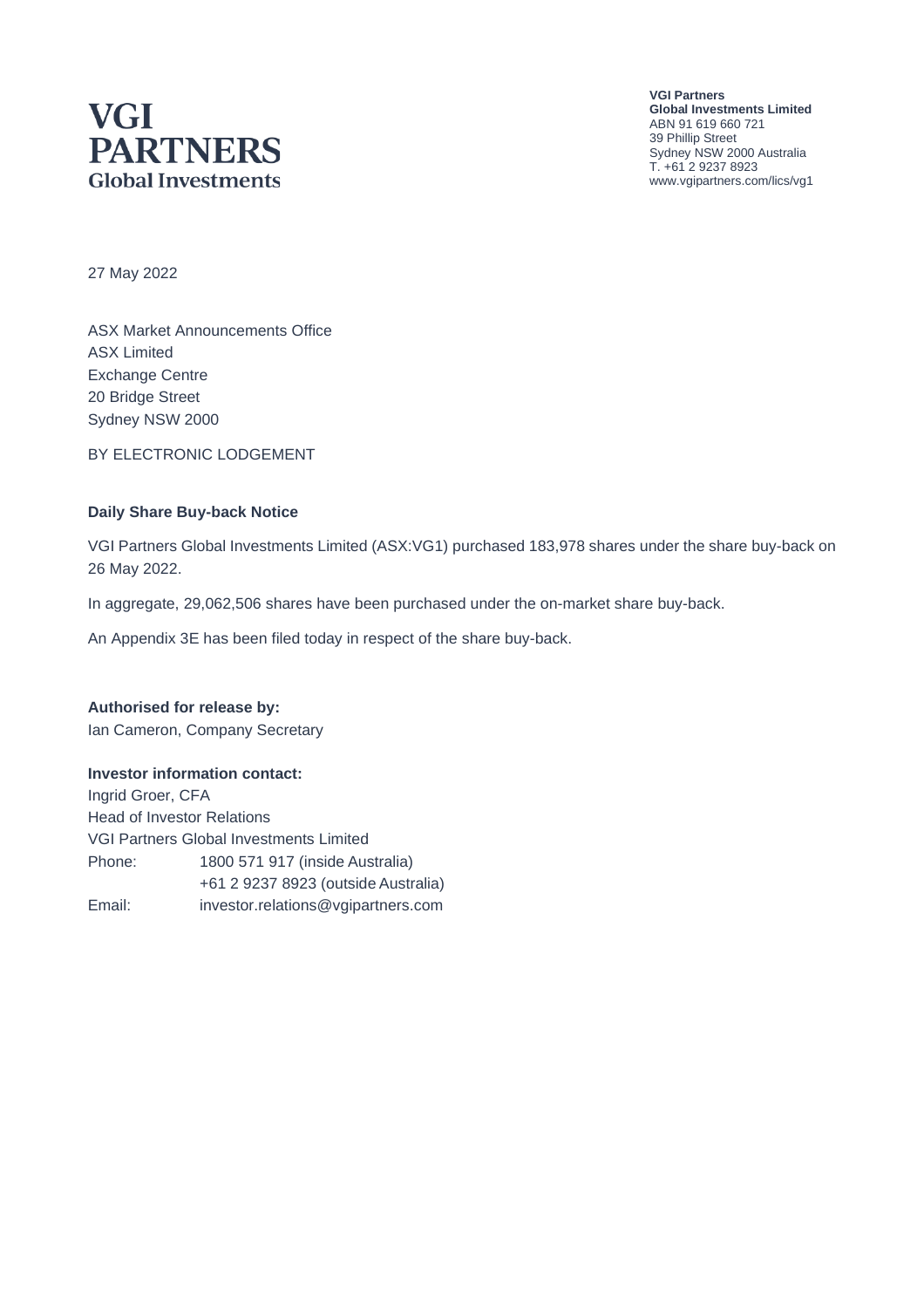*Rule 3.8A*

# **Appendix 3E**

## **Daily share buy-back notice (***except* **minimum holding buy-back and selective buy-back)**

*Information and documents given to ASX become ASX's property and may be made public.* Introduced 1/9/99. Origin: rule 3.6, Appendix 7C. Amended 30/9/2001, 11/01/10

| Name of entity                                 | ABN/ARSN       |
|------------------------------------------------|----------------|
| <b>VGI Partners Global Investments Limited</b> | 91 619 660 721 |

We (the entity) give ASX the following information.

#### **Information about buy-back**

1 Type of buy-back On-market buy-back within 10/12 limit

2 Date Appendix 3C was given to ASX

18 August 2020

#### **Total of all shares/units bought back, or in relation to which acceptances have been received, before, and on, previous day**

|   |                                                                                                                                              | <b>Before previous</b><br>day | Previous day |
|---|----------------------------------------------------------------------------------------------------------------------------------------------|-------------------------------|--------------|
| 3 | Number of shares/units bought<br>back or if buy-back is an equal<br>access scheme, in relation to<br>which acceptances have been<br>received | 28,878,528                    | 183,978      |
|   | Total consideration paid<br>or<br>payable for the shares/units                                                                               | \$64,656,164.84               | \$284,797.94 |

<sup>+</sup> See chapter 19 for defined terms.